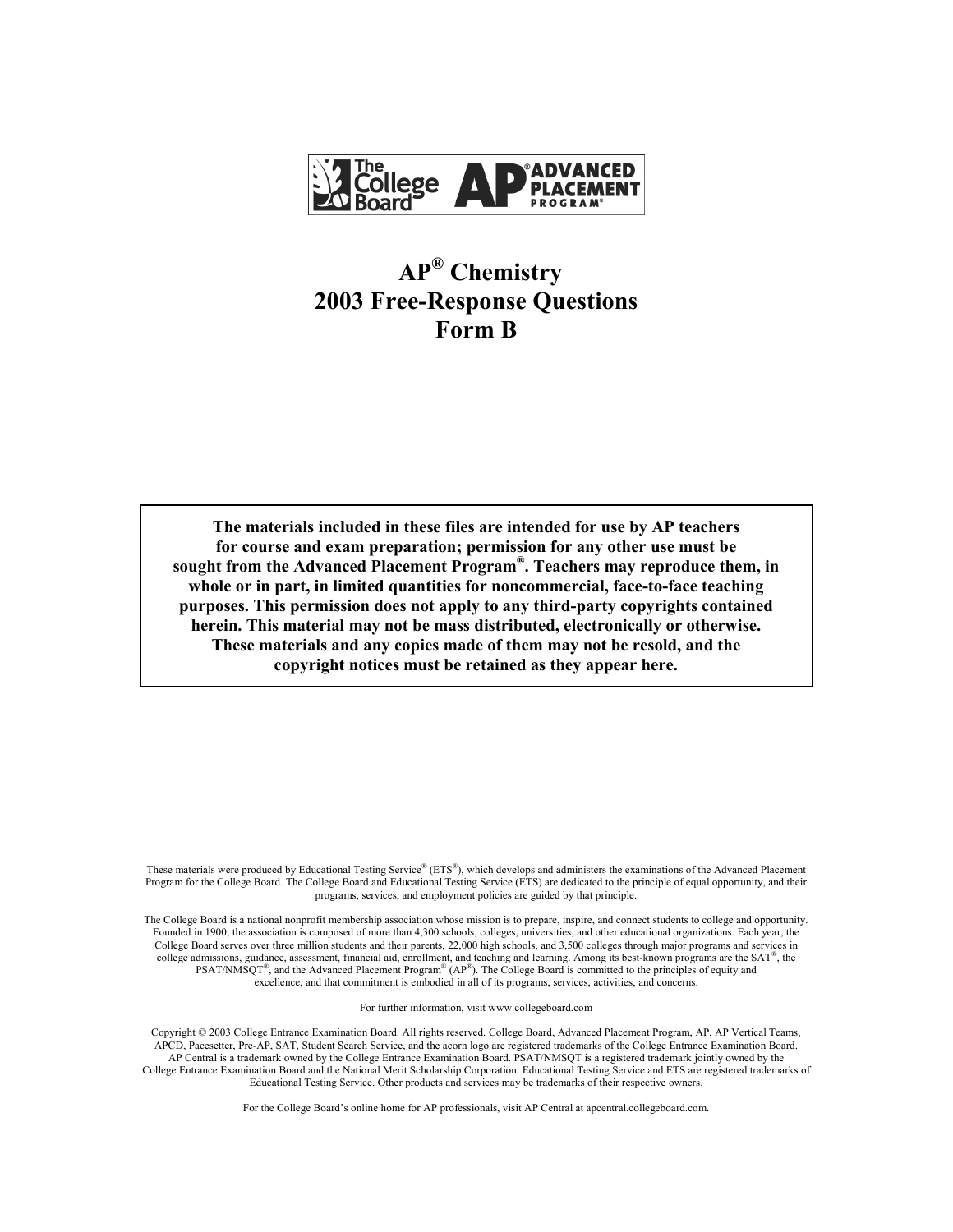INFORMATION IN THE TABLE BELOW AND IN THE TABLES ON PAGES 3-5 MAY BE USEFUL IN ANSWERING THE QUESTIONS IN THIS SECTION OF THE EXAMINATION.

|                    |                     |                         |                         |                                                             |                           |                |                        |               | DO NOT DETACH FROM BOOK.      |                        |                  |                     |                 |                         |                        |                         |                      |
|--------------------|---------------------|-------------------------|-------------------------|-------------------------------------------------------------|---------------------------|----------------|------------------------|---------------|-------------------------------|------------------------|------------------|---------------------|-----------------|-------------------------|------------------------|-------------------------|----------------------|
|                    |                     |                         |                         | $\blacktriangle$                                            |                           |                |                        |               | ERIODIC TABLE OF THE ELEMENTS |                        |                  |                     |                 |                         |                        |                         |                      |
|                    |                     |                         |                         |                                                             |                           |                |                        |               |                               |                        |                  |                     |                 |                         |                        |                         | $\mathcal{L}$        |
| H                  |                     |                         |                         |                                                             |                           |                |                        |               |                               |                        |                  |                     |                 |                         |                        |                         | He                   |
| 1.0079             |                     |                         |                         |                                                             |                           |                |                        |               |                               |                        |                  |                     |                 |                         |                        |                         | 4.0026               |
|                    | 4                   |                         |                         |                                                             |                           |                |                        |               |                               |                        |                  | 5                   | $\circ$         |                         |                        | $\sigma$                | $\overline{10}$      |
| <u>:5</u>          | Be                  |                         |                         |                                                             |                           |                |                        |               |                               |                        |                  | $\mathbf{B}$        | $\bigcup$       | Z                       | $\bullet$              | $\mathbf{r}$            | $\tilde{\mathbf{z}}$ |
|                    | 9.012               |                         |                         |                                                             |                           |                |                        |               |                               |                        |                  | 10.811              | 12.011          | 14.007                  | 16.00                  | 19.00                   | 20.179               |
| $\frac{6.941}{11}$ |                     |                         |                         |                                                             |                           |                |                        |               |                               |                        |                  | 13                  | $\overline{4}$  | $\overline{15}$         | $\overline{6}$         | $\overline{17}$         | $\frac{18}{1}$       |
| $\mathbf{z}$       | Mg                  |                         |                         |                                                             |                           |                |                        |               |                               |                        |                  | $\mathbf{z}$        | $\ddot{\bm{z}}$ | $\mathbf{r}$            | $\boldsymbol{\omega}$  | $\overline{C}$          | Ar                   |
| 22.99              | 24.30               |                         |                         |                                                             |                           |                |                        |               |                               |                        |                  | 26.98               | 28.09           | 30.974                  | 32.06                  | 35.453                  | 39.948               |
| $\overline{19}$    | $\mathfrak{S}$      | $\overline{21}$         | 22                      |                                                             | $\overline{24}$           | 25             | 26                     | 27            | 28                            | $\overline{29}$        | $30\,$           | $\overline{31}$     | 32              | 33                      | 34                     | 35                      | 36                   |
| $\mathbf K$        | $\mathbf{C}$ a      | $\overline{\mathbf{s}}$ | Ë                       | $\frac{23}{2}$                                              | $\mathbf{C}$              | Mn             | $\mathbf{F}$ e         | $\mathcal{S}$ | Ż                             | $\mathbf{C}$           | $\mathbf{Zn}$    | Ga                  | $\mathbf{G}$ e  | As                      | $S_{e}$                | Br                      | $\mathbf{K}$ r       |
| 39.10              |                     |                         | 47.90                   |                                                             | 52.00                     | 54.938         | 55.85                  | 58.93         | 58.69                         | 63.55                  | 65.39            | 69.72               | 72.59           | 74.92                   | 78.96                  | 79.90                   | 83.80                |
| $\overline{37}$    | $\frac{40.08}{38}$  | $\frac{44.96}{39}$      | $\frac{1}{4}$           |                                                             | 42                        | 43             | $\frac{4}{4}$          | 45            | 46                            | 47                     | $48$             | $\frac{4}{9}$       | $50\,$          | $\overline{51}$         | 52                     | 53                      | 54                   |
| $\mathbf{R}$       | $\mathbf{S}$        |                         | $\mathbf{Zr}$           | $rac{50.94}{41}$<br><b>E</b> $rac{92.91}{72}$<br><b>E</b> a | <b>No</b>                 | $\mathbf{T}$ c | $\mathbf{R}\mathbf{u}$ | Rh            | P <sub>d</sub>                | $\mathbf{A}\mathbf{g}$ | $C_{\mathbf{d}}$ | $\mathbf{u}$        | $\mathbf{s}_n$  | $\overline{\mathbf{S}}$ | Te                     |                         | Xe                   |
| 85.47              | 87.62               | 88.91                   | 91.22                   |                                                             | 95.94                     | (98)           | 1011                   | 102.91        | 106.42                        | 107.87                 | 112.41           | 114.82              | 118.71          | 121.75                  | 127.60                 | 126.91                  | 131.29               |
| 55                 | 56                  | 57                      | $\mathcal{L}$           |                                                             | 74                        | 75             | 76                     | 77            | $78$                          | 56                     | $\rm 80$         | $\overline{\bf 81}$ | $82\,$          | 83                      | 84                     | 85                      | 86                   |
| $\mathbf{C}$       | Ba                  | $\sum_{i=1}^{n}$        | Hf                      |                                                             | $\triangleright$          | Re             | $\mathbf{0}$ s         | $\mathbf{H}$  | $\mathbf{P}$                  | Au                     | Hg               | $\Box$              | $\mathbf{P}$    | Ä                       | ${\bf P0}$             | $\overline{\mathbf{A}}$ | Rn                   |
| 132.91             | $\frac{137.33}{88}$ | 138.91                  | 178.49                  |                                                             | 183.85                    | 186.2          | 190.2                  | 192.2         | 195.08                        | 196.97                 | 200.59           | 204.38              | 207.2           | 208.98                  | (209)                  | (210)                   | (222)                |
| 87                 |                     | 89                      | 104                     | $\frac{180.95}{105}$                                        | 106                       | 107            | 108                    | 109           | 110                           | $\Xi$                  | 112              |                     |                 |                         |                        |                         |                      |
| $\mathbf{F}$       | Ra                  | $\mathbf{\dot{A}c}$     | $\mathbf{R} \mathbf{f}$ | $\overline{\mathsf{D}}$                                     | $\mathbf{S}^{\mathbf{g}}$ | Bh             | Hs                     | Nt            | $\infty$                      | $\infty$               | $\infty$         |                     | §Not yet named  |                         |                        |                         |                      |
| (223)              | 226.02              | 227.03                  | (261)                   | (262)                                                       | (263)                     | (262)          | (265)                  | (266)         | (269)                         | (272)                  | (277)            |                     |                 |                         |                        |                         |                      |
|                    |                     |                         |                         |                                                             |                           |                |                        |               |                               |                        |                  |                     |                 |                         |                        |                         |                      |
|                    |                     |                         | 58                      | 59                                                          | $\overline{60}$           | $\overline{5}$ | $\mathcal{O}$          | 63            | $\mathcal{L}$                 | 65                     | 8 <sup>o</sup>   | 67                  | 8 <sup>9</sup>  | 69                      | $\overline{C}$         | $\overline{7}$          |                      |
| *Lanthanide Series |                     |                         | $\mathbf{C}$            | È                                                           | $\mathbf{z}$              | Pm             | Sm                     | Eu            | Gd                            | $\mathbf{T}$           | $\mathbf{y}$     | H <sub>0</sub>      | Er              | $\Gamma$ m              | $\mathbf{Y}$           | Lu                      |                      |
|                    |                     |                         | 140.12                  | 140.91                                                      | 144.24                    | (145)          | 150.4                  | 151.97        | 157.25                        | 158.93                 | 162.50           | 164.93              | 167.26          | 168.93                  | 173.04                 | 174.97                  |                      |
|                    |                     |                         | $90\,$                  | $\overline{5}$                                              | 92                        | 93             | $\overline{5}$         | 95            | 96                            | 97                     | 98               | 66                  | 100             | 101                     | 102                    | 103                     |                      |
|                    | †Actinide Series    |                         | Γh                      | $\mathbf{z}$                                                | $\Box$                    | $\mathbf{p}$   | $\mathbf{F}$           | Am            | $\mathbf{g}$                  | Bk                     | $\mathbf{C}$     | $E_{\rm S}$         | Fm              | Md                      | $\mathbf{z}^{\bullet}$ | $\mathbf{L}$            |                      |
|                    |                     |                         | 232.04                  | 231.04                                                      | 238.03                    | 237.05         | (244)                  | (243)         | (247)                         | (247)                  | (251)            | (252)               | (257)           | (258)                   | (259)                  | (260)                   |                      |

DO NOT DETACH FROM BOOK.

**2**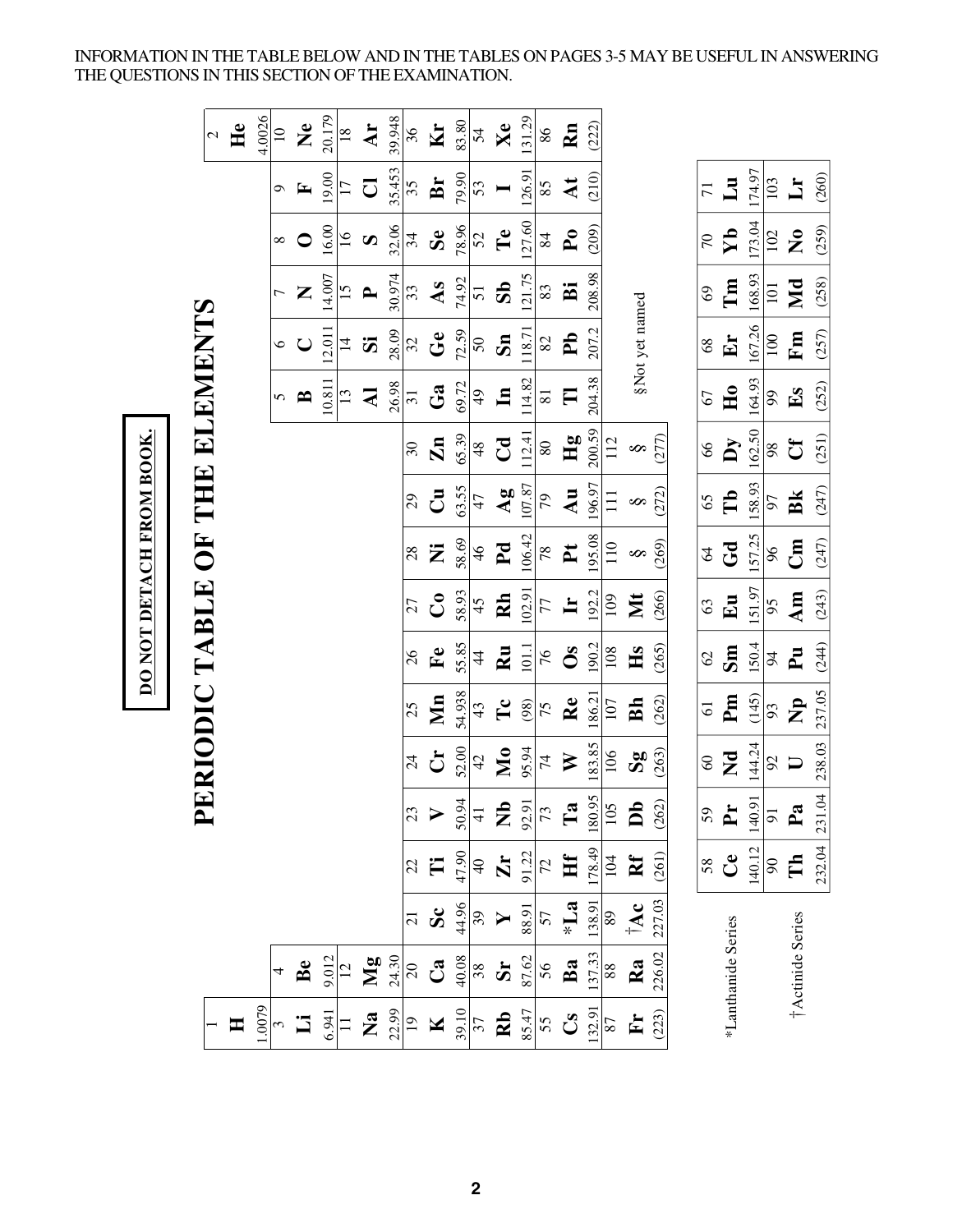|                                                          | Half-reaction                  |                       | $E^{\circ}$ (V) |
|----------------------------------------------------------|--------------------------------|-----------------------|-----------------|
| $F_2(g) + 2e^-$                                          | $\rightarrow$                  | $2 F^-$               | 2.87            |
| $\text{Co}^{3+} + e^ \rightarrow$                        |                                | $\mathrm{Co}^{2+}$    | 1.82            |
| Au <sup>3+</sup> + 3 $e^ \rightarrow$                    |                                | Au(s)                 | 1.50            |
| $Cl_2(g) + 2e^ \rightarrow$                              |                                | $2 \text{ Cl}^-$      | 1.36            |
| $O_2(g) + 4 H^+ + 4 e^- \rightarrow 2 H_2 O(l)$          |                                |                       | 1.23            |
| $Br_2(l) + 2e^-$                                         | $\rightarrow$                  | $2 \,\mathrm{Br}^{-}$ | 1.07            |
| $2 \text{ Hg}^{2+} + 2 e^ \rightarrow \text{ Hg}_2^{2+}$ |                                |                       | 0.92            |
| $\text{Hg}^{2+}$ + 2 $e^-$                               | $\rightarrow$                  | Hg(l)                 | 0.85            |
| $Ag^+ + e^ \rightarrow$                                  |                                | Ag(s)                 | 0.80            |
| $\text{Hg}_{2}^{2+}$ + 2 $e^{-}$ $\rightarrow$           |                                | 2 Hg(l)               | 0.79            |
| $\text{Fe}^{3+} + e^{-}$                                 | $\rightarrow$ Fe <sup>2+</sup> |                       | 0.77            |
| $I_2(s) + 2e^{-t}$                                       | $\rightarrow$                  | $2I^-$                | 0.53            |
| $Cu^{+} + e^{-}$                                         | $\rightarrow$                  | Cu(s)                 | 0.52            |
| $Cu^{2+}$ + 2 $e^-$                                      |                                | $\rightarrow$ Cu(s)   | 0.34            |
| $Cu^{2+} + e^{-}$ $\rightarrow$ $Cu^{+}$                 |                                |                       | 0.15            |
| $\text{Sn}^{4+} + 2e^{-}$                                | $\rightarrow$                  | $\mathrm{Sn}^{2+}$    | 0.15            |
| $S(s) + 2H^+ + 2e^ \rightarrow$                          |                                | $H_2S(g)$             | 0.14            |
| $2H^+ + 2e^-$                                            | $\rightarrow$                  | $H_2(g)$              | $0.00\,$        |
| $Pb^{2+} + 2e^{-}$                                       | $\rightarrow$                  | Pb(s)                 | $-0.13$         |
| $\text{Sn}^{2+}$ + 2 $e^{-}$                             | $\rightarrow$                  | Sn(s)                 | $-0.14$         |
| $\mathrm{Ni}^{2+}$ + 2 $e^{-}$                           | $\rightarrow$                  | $\mathrm{Ni}(s)$      | $-0.25$         |
| $\text{Co}^{2+}$ + 2 $e^{-}$                             | $\rightarrow$                  | Co(s)                 | $-0.28$         |
| $Tl^+ + e^ \longrightarrow$                              |                                | Tl(s)                 | $-0.34$         |
| $Cd^{2+} + 2e^{-}$                                       |                                | $\rightarrow$ Cd(s)   | $-0.40$         |
| $Cr^{3+} + e^{-}$                                        | $\rightarrow$                  | $\mathrm{Cr}^{2+}$    | $-0.41$         |
| $\text{Fe}^{2+}$ + 2 $e^{-}$                             | $\rightarrow$                  | Fe(s)                 | $-0.44$         |
| $Cr^{3+}$ + 3 e <sup>-</sup>                             | $\rightarrow$                  | Cr(s)                 | $-0.74$         |
| $\text{Zn}^{2+}$ + 2 $e^-$                               | $\rightarrow$                  | $\text{Zn}(s)$        | $-0.76$         |
| $Mn^{2+}$ + 2 $e^-$                                      | $\rightarrow$                  | Mn(s)                 | $-1.18$         |
| $Al^{3+}$ + 3 e <sup>-</sup>                             | $\rightarrow$                  | $\text{Al}(s)$        | $-1.66$         |
| $Be^{2+}$ + 2 $e^{-}$                                    | $\rightarrow$                  | Be(s)                 | $-1.70$         |
| $\text{Mg}^{2+}$ + 2 $e^-$                               | $\rightarrow$                  | Mg(s)                 | $-2.37$         |
| $Na^{+} + e^{-}$                                         | $\rightarrow$                  | Na(s)                 | $-2.71$         |
| $Ca^{2+} + 2e^{-}$                                       | $\rightarrow$                  | Ca(s)                 | $-2.87$         |
| $\text{Sr}^{2+}$ + 2 e <sup>-1</sup>                     | $\rightarrow$                  | Sr(s)                 | $-2.89$         |
| $Ba^{2+} + 2e^{-}$                                       | $\rightarrow$                  | Ba(s)                 | $-2.90$         |
| $Rb^{+} + e^{-}$                                         | $\rightarrow$                  | Rb(s)                 | $-2.92$         |
| $K^+ + e^-$                                              | $\rightarrow$                  | K(s)                  | $-2.92$         |
| $Cs^{+} + e^{-}$                                         | $\rightarrow$                  | Cs(s)                 | $-2.92$         |
| $Li^{+} + e^{-}$                                         | $\rightarrow$                  | Li(s)                 | $-3.05$         |

### STANDARD REDUCTION POTENTIALS IN AQUEOUS SOLUTION AT 25°C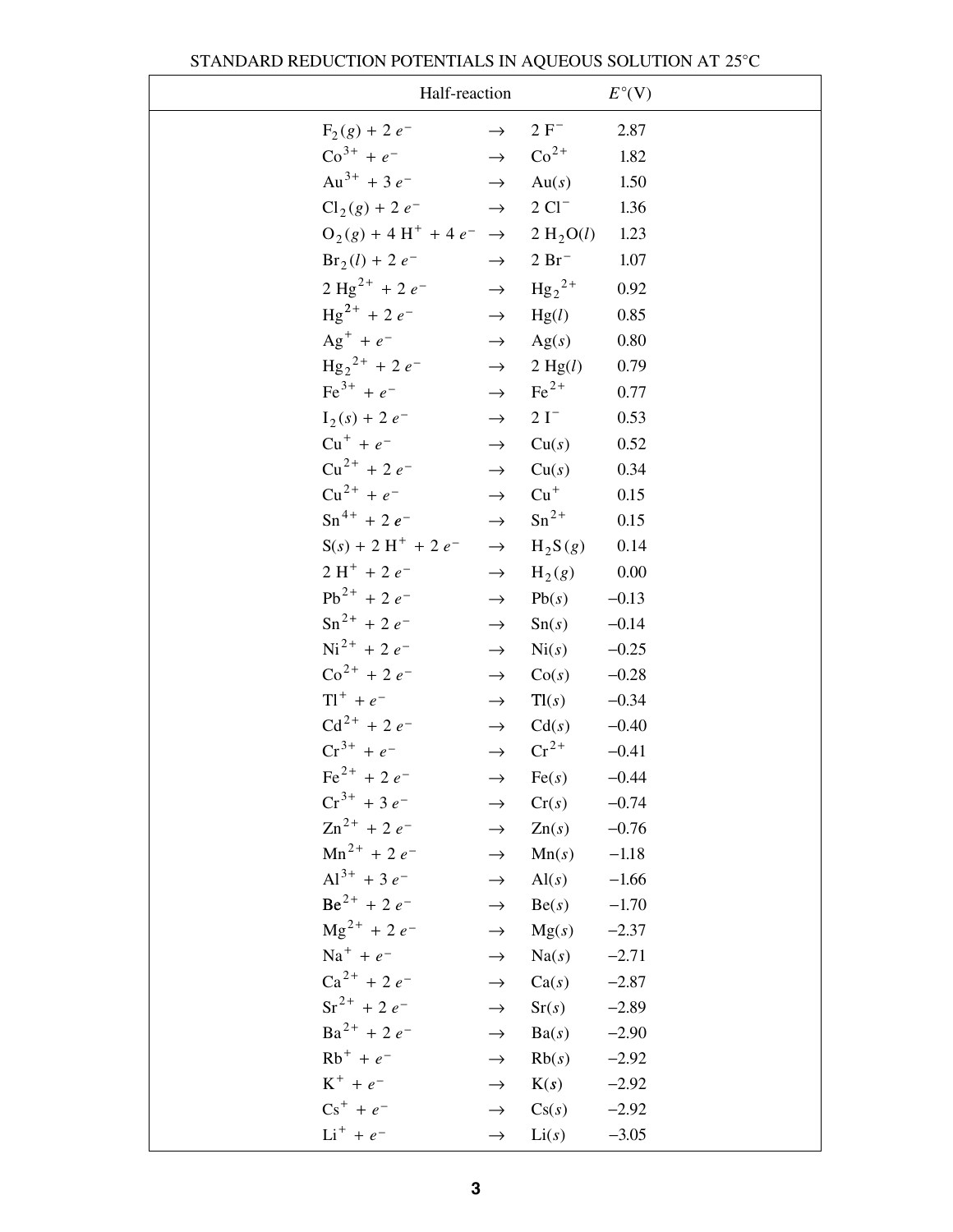### ADVANCED PLACEMENT CHEMISTRY EQUATIONS AND CONSTANTS

### **ATOMIC STRUCTURE**

$$
\Delta E = hv
$$
  
\n
$$
c = \lambda v
$$
  
\n
$$
\lambda = \frac{h}{mv}
$$
  
\n
$$
p = mv
$$
  
\n
$$
E_n = \frac{-2.178 \times 10^{-18}}{n^2} \text{ joule}
$$

### **EQUILIBRIUM**

$$
K_a = \frac{[H^+][A^-]}{[HA]}
$$
  
\n
$$
K_b = \frac{[OH^-][HB^+]}{[B]}
$$
  
\n
$$
K_w = [OH^-][H^+] = 1.0 \times 10^{-14} \text{ @ } 25^{\circ}\text{C}
$$
  
\n
$$
= K_a \times K_b
$$
  
\n
$$
pH = -\log [H^+], \text{ pOH} = -\log [OH^-]
$$
  
\n
$$
14 = pH + pOH
$$
  
\n
$$
pH = pK_a + \log \frac{[A^-]}{[HA]}
$$
  
\n
$$
pOH = pK_b + \log \frac{[HB^+]}{[B]}
$$
  
\n
$$
pK_a = -\log K_a, \text{ } pK_b = -\log K_b
$$
  
\n
$$
K_p = K_c (RT)^{\Delta n},
$$
  
\nwhere  $\Delta n$  = moles product gas - moles reactant gas

### **THERMOCHEMISTRY**

$$
\Delta S^{\circ} = \sum S^{\circ} \text{ products } -\sum S^{\circ} \text{ reactants}
$$
  
\n
$$
\Delta H^{\circ} = \sum \Delta H^{\circ} \text{ products } -\sum \Delta H^{\circ} \text{ reactants}
$$
  
\n
$$
\Delta G^{\circ} = \sum \Delta G^{\circ} \text{ products } -\sum \Delta G^{\circ} \text{ reactants}
$$
  
\n
$$
\Delta G^{\circ} = \Delta H^{\circ} - T\Delta S^{\circ}
$$
  
\n
$$
= -RT \ln K = -2.303 RT \log K
$$
  
\n
$$
= -n \mathcal{F} E^{\circ}
$$
  
\n
$$
\Delta G = \Delta G^{\circ} + RT \ln Q = \Delta G^{\circ} + 2.303 RT \log Q
$$
  
\n
$$
q = mc\Delta T
$$
  
\n
$$
C_p = \frac{\Delta H}{\Delta T}
$$

 $E =$  energy  $v = \text{frequency}$  $p =$  momentum *n* = principal quantum number  $m = \text{mass}$  $\lambda$  = wavelength  $v =$  velocity

Speed of light,  $c = 3.0 \times 10^8$  m s<sup>-1</sup> Planck's constant,  $h = 6.63 \times 10^{-34}$  J s Boltzmann's constant,  $k = 1.38 \times 10^{-23}$  J K<sup>-1</sup> Avogadro's number =  $6.022 \times 10^{23}$  molecules mol<sup>-1</sup> Electron charge,  $e = -1.602 \times 10^{-19}$  coulomb 1 electron volt per atom =  $96.5$  kJ mol<sup>-1</sup>

#### Equilibrium Constants

(weak acid) *K a*  $K_b$  (weak base)  $K_w$  (water) (gas pressure) *K p* (molar concentrations) *K c*  $S^{\circ}$  = standard entropy  $H^{\circ}$  = standard enthalpy  $G^{\circ}$  = standard free energy  $E^{\circ}$  = standard reduction potential  $T =$  temperature  $n =$  moles  $m = \text{mass}$  $q =$  heat  $c =$  specific heat capacity  $C_p$  = molar heat capacity at constant pressure

1 faraday  $\mathcal{F} = 96,500$  coulombs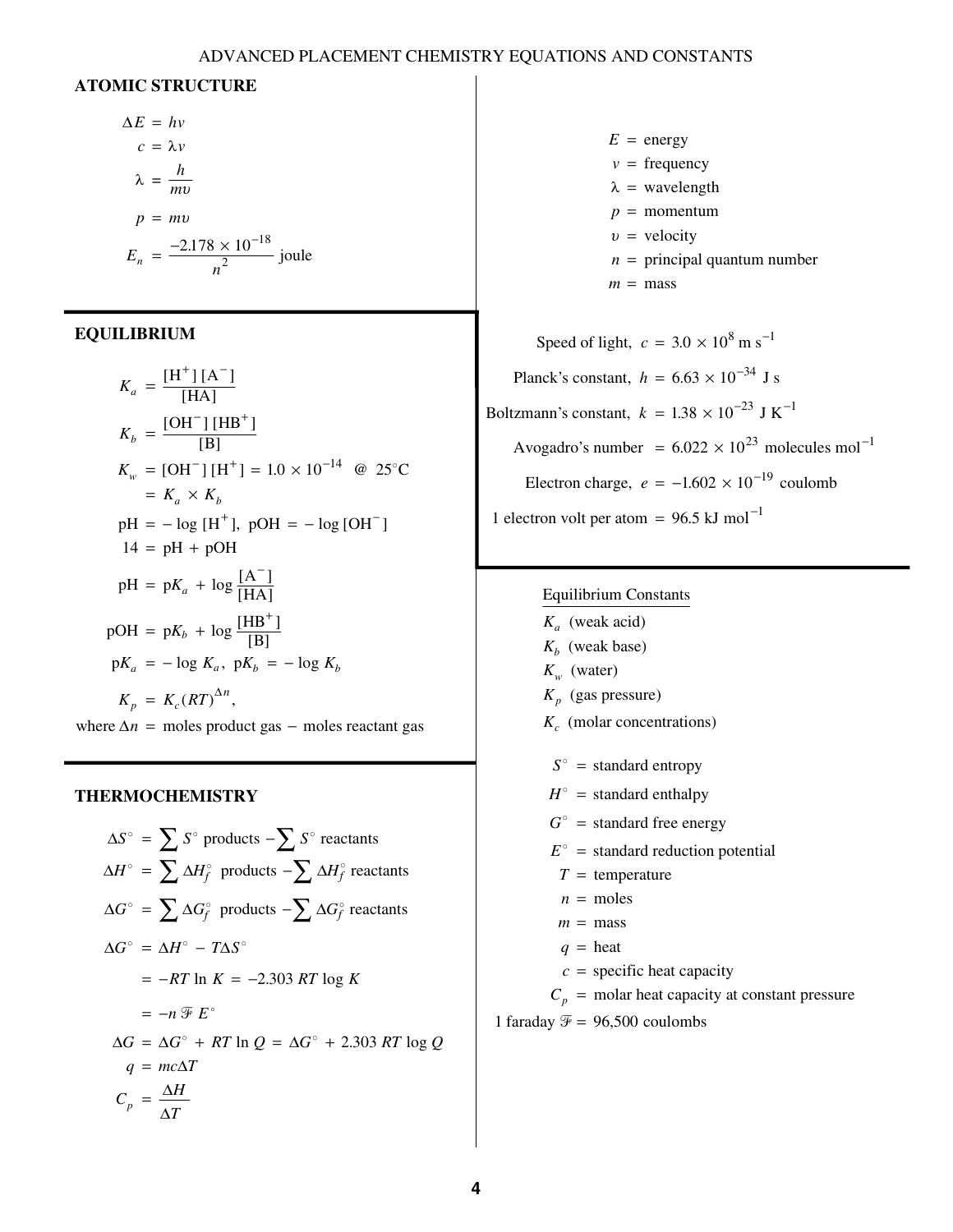$$
PV = nRT
$$
\n
$$
\left(P + \frac{n^2 a}{V^2}\right)(V - nb) = nRT
$$
\n
$$
P_A = P_{total} \times X_A, \text{ where } X_A = \frac{\text{moles A}}{\text{total moles}}
$$
\n
$$
P_{total} = P_A + P_B + P_C + \dots
$$
\n
$$
n = \frac{m}{M}
$$
\n
$$
K = {}^{\circ}C + 273
$$
\n
$$
\frac{P_1 V_1}{T_1} = \frac{P_2 V_2}{T_2}
$$
\n
$$
D = \frac{m}{V}
$$
\n
$$
u_{rms} = \sqrt{\frac{3kT}{M}} = \sqrt{\frac{3RT}{M}}
$$
\n
$$
KE \text{ per molecule } = \frac{1}{2} m v^2
$$
\n
$$
KE \text{ per molecul } = \frac{3}{2} RT
$$
\n
$$
\frac{r_1}{r_2} = \sqrt{\frac{M_2}{M_1}}
$$
\n
$$
\text{molarity}, M = \text{moles solute per liter solution}
$$
\n
$$
\text{molarity} = \text{moles solute per kilogram solvent}
$$
\n
$$
\Delta T_f = iK_f \times \text{molality}
$$
\n
$$
\pi = \frac{nRT}{V} i
$$

#### **OXIDATION-REDUCTION; ELECTROCHEMISTRY**

$$
Q = \frac{[C]^c [D]^d}{[A]^a [B]^b}, \text{ where } a A + b B \rightarrow c C + d D
$$
  

$$
I = \frac{q}{t}
$$
  

$$
E_{cell} = E_{cell}^{\circ} - \frac{RT}{n\mathcal{F}} \ln Q = E_{cell}^{\circ} - \frac{0.0592}{n} \log Q \text{ @ } 25^{\circ}C
$$
  

$$
\log K = \frac{nE^{\circ}}{0.0592}
$$

 $P =$  pressure  $V =$  volume  $T =$  temperature *n* = number of moles  $D =$  density  $m = \text{mass}$  $v =$  velocity  $u_{rms}$  = root-mean-square speed  $KE =$  kinetic energy *r* = rate of effusion *i* = van't Hoff factor  $K_f$  = molal freezing-point depression constant  $K_b$  = molal boiling-point elevation constant *Q* = reaction quotient  $I =$  current (amperes)  $q = \text{charge}$  (coulombs)  $t =$  time (seconds)  $E^{\circ}$  = standard reduction potential  $K =$  equilibrium constant  $M = \text{molar mass}$  $\pi$  = osmotic pressure Gas constant,  $R = 8.31$  J mol<sup>-1</sup> K<sup>-1</sup>  $= 0.0821$  L atm mol<sup>-1</sup> K  $= 8.31$  volt coulomb mol<sup>-1</sup> K<sup>-1</sup> Boltzmann's constant,  $k = 1.38 \times 10^{-23}$  J K<sup>-1</sup>  $K_f$  for H<sub>2</sub>O = 1.86 K kg mol<sup>-1</sup>  $K_b$  for H<sub>2</sub>O = 0.512 K kg mol<sup>-1</sup>  $STP = 0.000^{\circ}$ C and 1.000 atm Faraday's constant,  $\mathcal{F} = 96,500$  coulombs per mole of electrons  $1 atm = 760 mm Hg$  $= 760$  torr - - $-1$ atm mol<sup>-</sup><br>coulomb  $0.0821$  L atm mol<sup>-1</sup> K<sup>-1</sup>  $1.38 \times 10^{-23}$  J K<sup>-1</sup>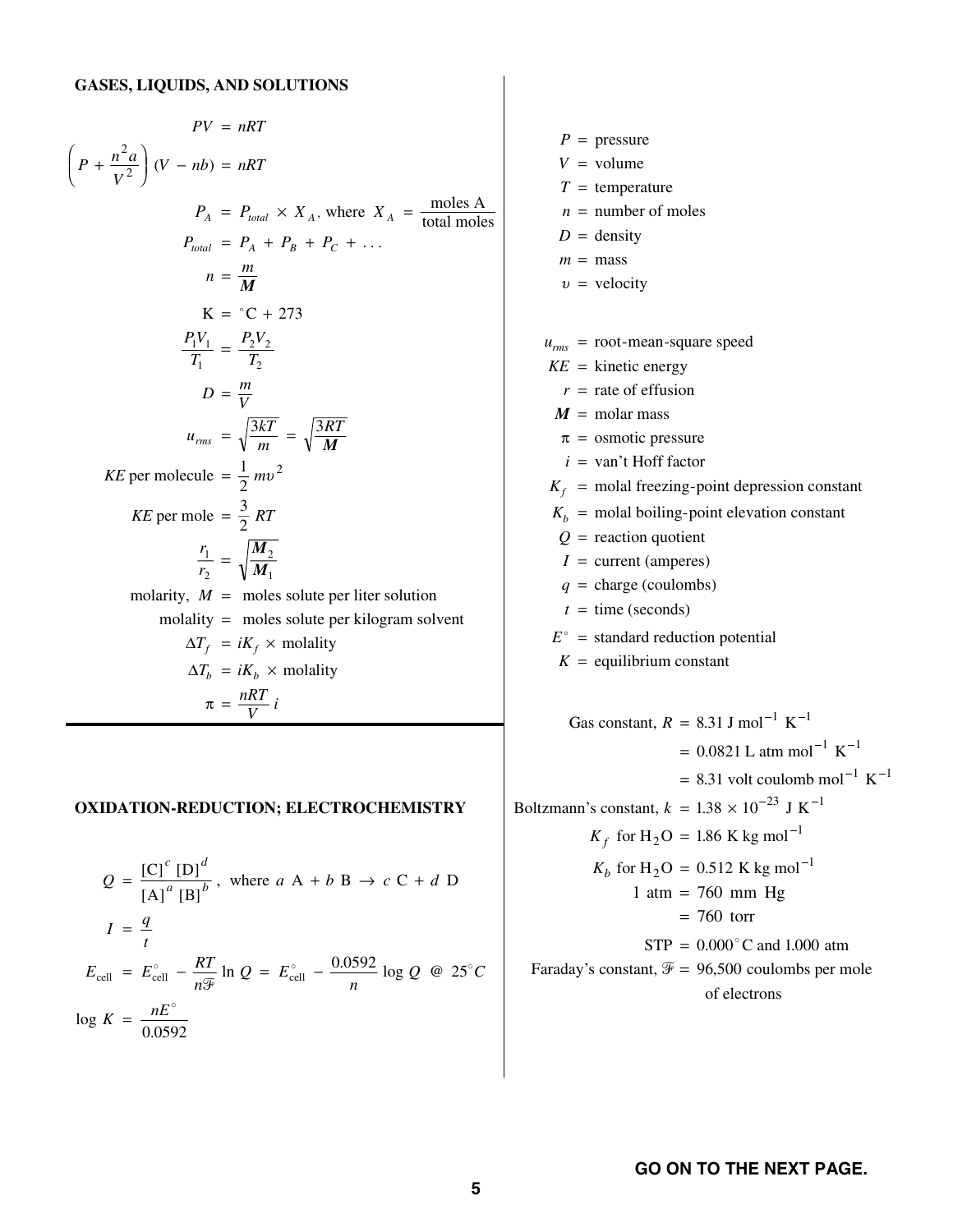### **CHEMISTRY Section II**

### **(Total time—90 minutes)**

#### **Part A**

### **Time—40 minutes**

### **YOU MAY USE YOUR CALCULATOR FOR PART A.**

CLEARLY SHOW THE METHOD USED AND THE STEPS INVOLVED IN ARRIVING AT YOUR ANSWERS. It is to your advantage to do this, since you may obtain partial credit if you do and you will receive little or no credit if you do not. Attention should be paid to significant figures.

Be sure to write all your answers to the questions on the lined pages following each question in the booklet with the goldenrod cover. Do NOT write your answers on the lavender insert.

Answer Question 1 below. The Section II score weighting for this question is 20 percent.

$$
2 \text{ HI}(g) \rightleftarrows H_2(g) + I_2(g)
$$

 1. After a 1.0 mole sample of HI(*g*) is placed into an evacuated 1.0 L container at 700. K, the reaction represented above occurs. The concentration of  $H1(g)$  as a function of time is shown below.



- (a) Write the expression for the equilibrium constant,  $K_c$ , for the reaction.
- (b) What is [HI] at equilibrium?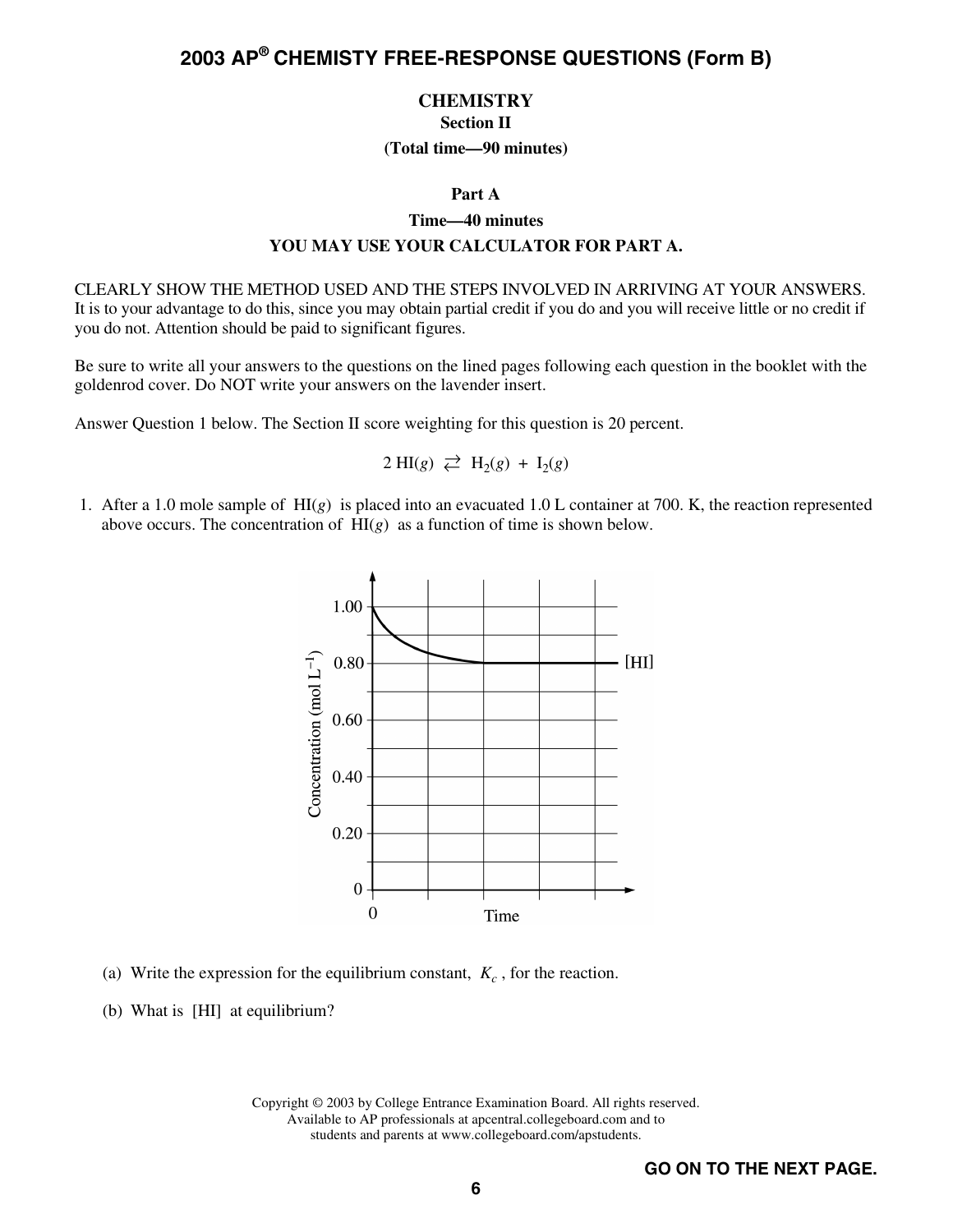- (c) Determine the equilibrium concentrations of  $H_2(g)$  and  $I_2(g)$ .
- (d) On the graph above, make a sketch that shows how the concentration of  $H_2(g)$  changes as a function of time.
- (e) Calculate the value of the following equilibrium constants at 700. K.
	- $(i)$   $K_c$
	- (ii) *Kp*
- (f) At 1,000 K, the value of  $K_c$  for the reaction is  $2.6 \times 10^{-2}$ . In an experiment, 0.75 mole of HI(*g*), 0.10 mole of  $H_2(g)$ , and 0.50 mole of  $I_2(g)$  are placed in a 1.0 L container and allowed to reach equilibrium at 1,000 K. Determine whether the equilibrium concentration of HI(*g*) will be greater than, equal to, or less than the initial concentration of HI(*g*). Justify your answer.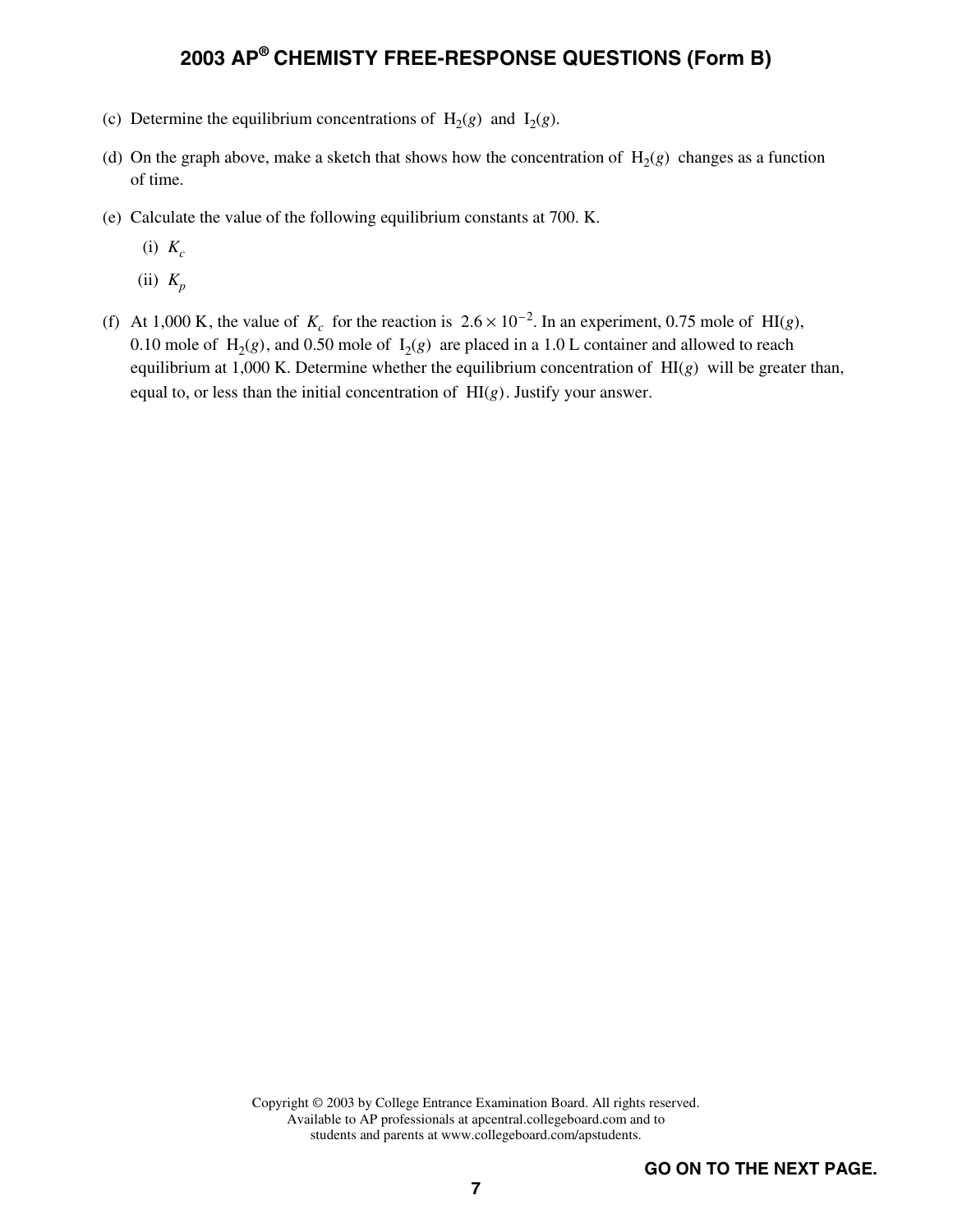Answer EITHER Question 2 below OR Question 3 printed on page 9. Only one of these two questions will be graded. If you start both questions, be sure to cross out the question you do not want graded. The Section II score weighting for the question you choose is 20 percent.

- 2. Answer the following questions that relate to chemical reactions.
	- (a) Iron(III) oxide can be reduced with carbon monoxide according to the following equation.

 $Fe_2O_3(s) + 3 CO(g) \rightarrow 2 Fe(s) + 3 CO_2(g)$ 

A 16.2 L sample of CO(g) at 1.50 atm and 200.<sup>o</sup>C is combined with 15.39 g of Fe<sub>2</sub>O<sub>3</sub>(s).

- (i) How many moles of  $CO(g)$  are available for the reaction?
- (ii) What is the limiting reactant for the reaction? Justify your answer with calculations.
- (iii) How many moles of Fe(*s*) are formed in the reaction?
- (b) In a reaction vessel, 0.600 mol of  $Ba(NO_3)_2(s)$  and 0.300 mol of  $H_3PO_4(aq)$  are combined with deionized water to a final volume of 2.00 L. The reaction represented below occurs.

$$
3 \text{ Ba}(\text{NO}_3)_2(aq) + 2 \text{ H}_3\text{PO}_4(aq) \rightarrow \text{Ba}_3(\text{PO}_4)_2(s) + 6 \text{ HNO}_3(aq)
$$

- (i) Calculate the mass of  $Ba_3(PO_4)_2(s)$  formed.
- (ii) Calculate the pH of the resulting solution.
- (iii) What is the concentration, in mol  $L^{-1}$ , of the nitrate ion,  $NO_3^-$  (*aq*), after the reaction reaches completion?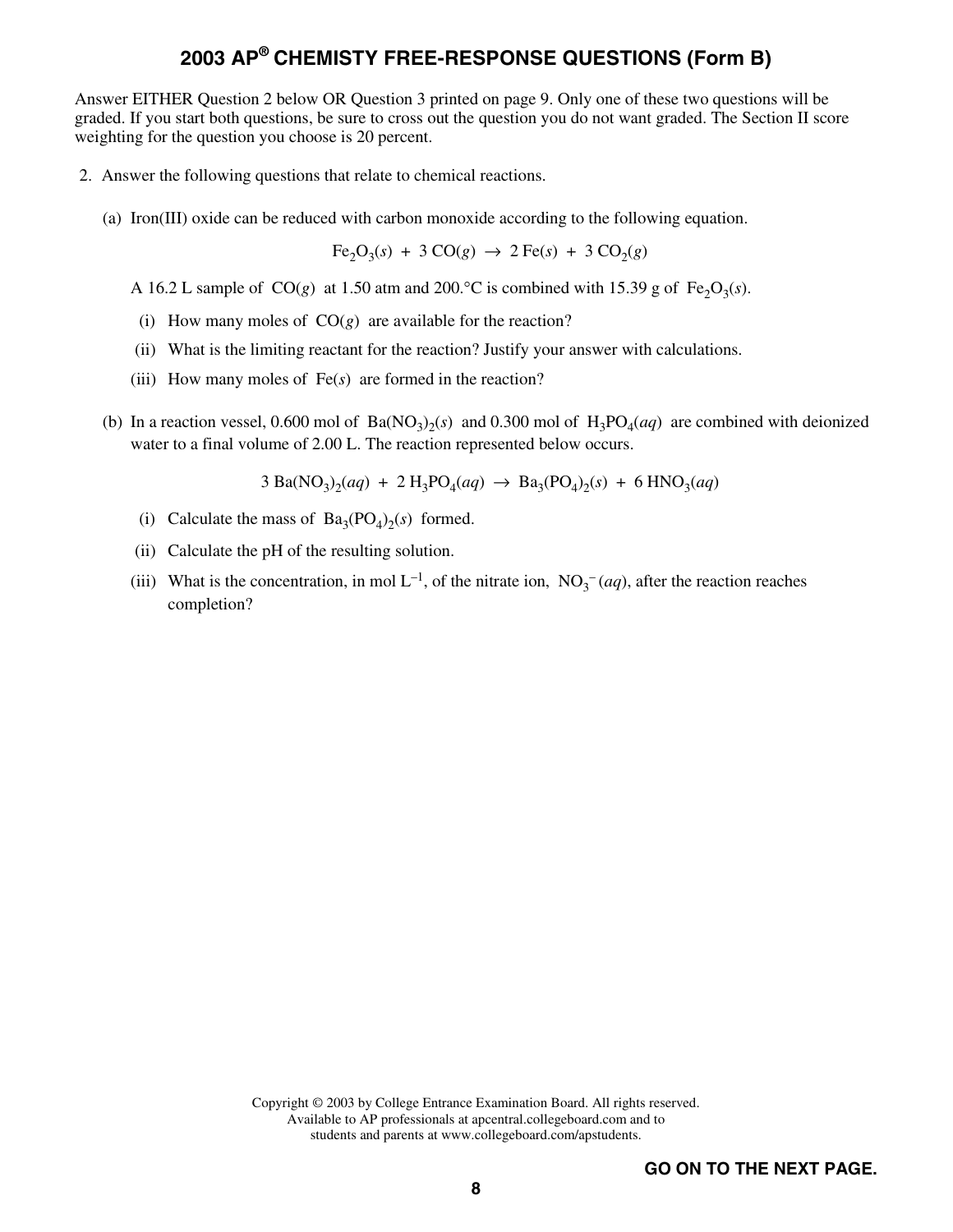- 3. In an experiment, a sample of an unknown, pure gaseous hydrocarbon was analyzed. Results showed that the sample contained 6.000 g of carbon and 1.344 g of hydrogen.
	- (a) Determine the empirical formula of the hydrocarbon.
	- (b) The density of the hydrocarbon at  $25^{\circ}$ C and 1.09 atm is 1.96 g L<sup>-1</sup>.
		- (i) Calculate the molar mass of the hydrocarbon.
		- (ii) Determine the molecular formula of the hydrocarbon.

In another experiment, liquid heptane,  $C_7H_{16}(l)$ , is completely combusted to produce  $CO_2(g)$  and  $H_2O(l)$ , as represented by the following equation.

$$
C_7H_{16}(l) + 11 O_2(g) \rightarrow 7 CO_2(g) + 8 H_2O(l)
$$

The heat of combustion,  $\Delta H_{comb}^{\circ}$ , for one mole of  $C_7H_{16}(l)$  is  $-4.85 \times 10^3$  kJ.

(c) Using the information in the table below, calculate the value of  $\Delta H_f^{\circ}$  for  $C_7H_{16}(l)$  in kJ mol<sup>-1</sup>.

| Compound            | $\Delta H_f^{\circ}$ (kJ mol <sup>-1</sup> ) |
|---------------------|----------------------------------------------|
| CO <sub>2</sub> (g) | $-393.5$                                     |
| H <sub>2</sub> O(l) | $-285.8$                                     |

(d) A 0.0108 mol sample of  $C_7H_{16}(l)$  is combusted in a bomb calorimeter.

- (i) Calculate the amount of heat released to the calorimeter.
- (ii) Given that the total heat capacity of the calorimeter is 9.273 kJ  $^{\circ}C^{-1}$ , calculate the temperature change of the calorimeter.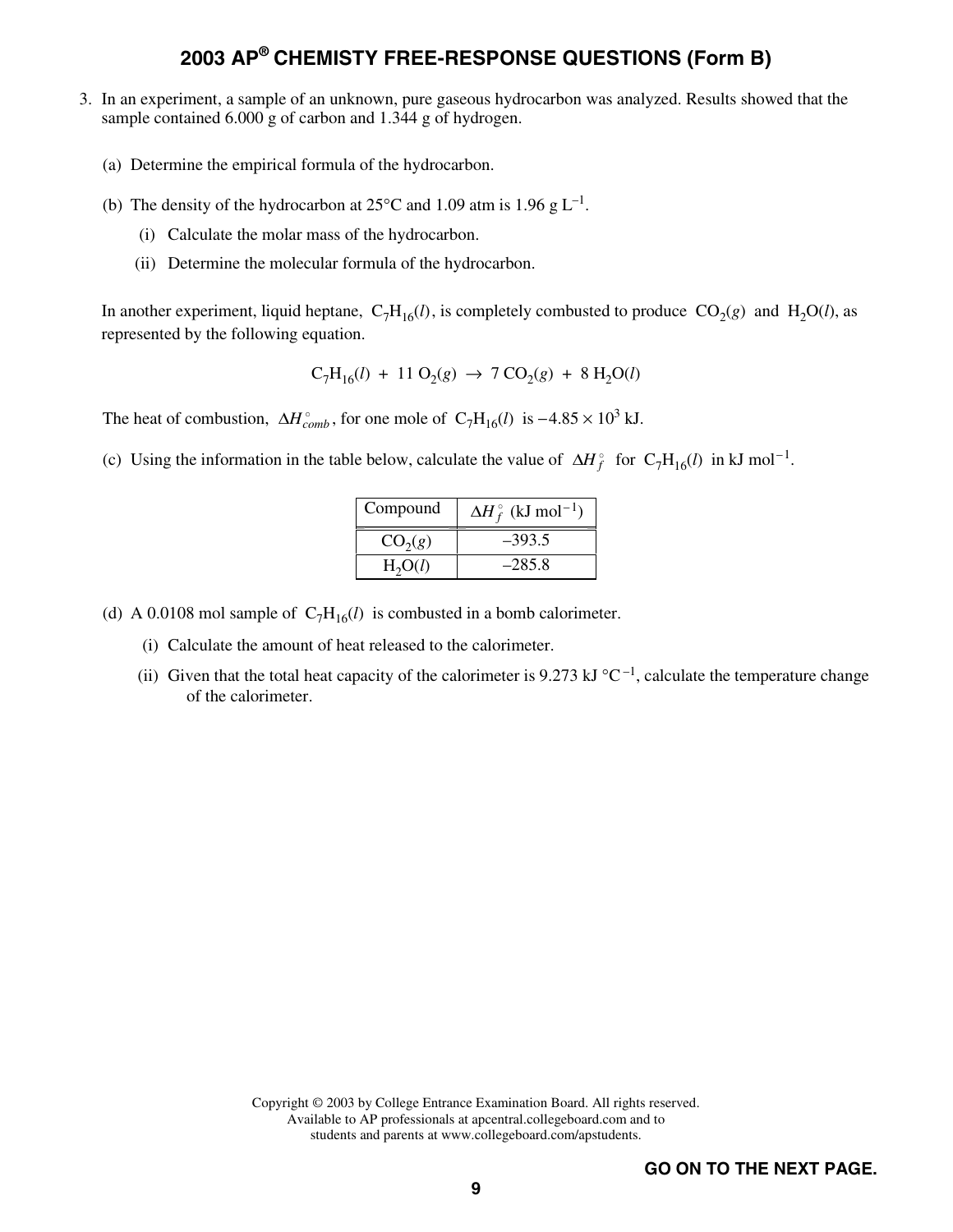### **CHEMISTRY**

### **Part B**

#### **Time—50 minutes**

### **NO CALCULATORS MAY BE USED FOR PART B.**

Answer Question 4 below. The Section II score weighting for this question is 15 percent.

 4. Write the formulas to show the reactants and the products for any FIVE of the laboratory situations described below. Answers to more than five choices will not be graded. In all cases, a reaction occurs. Assume that solutions are aqueous unless otherwise indicated. Represent substances in solution as ions if the substances are extensively ionized. Omit formulas for any ions or molecules that are unchanged by the reaction. You need not balance the equations.

Example: A strip of magnesium is added to a solution of silver nitrate.

$$
\mathcal{E} \times \begin{vmatrix} 1 & \mathcal{M} & \mathcal{M} & \mathcal{M} & \mathcal{M} & \mathcal{M} & \mathcal{M} & \mathcal{M} & \mathcal{M} & \mathcal{M} & \mathcal{M} & \mathcal{M} & \mathcal{M} & \mathcal{M} & \mathcal{M} & \mathcal{M} & \mathcal{M} & \mathcal{M} & \mathcal{M} & \mathcal{M} & \mathcal{M} & \mathcal{M} & \mathcal{M} & \mathcal{M} & \mathcal{M} & \mathcal{M} & \mathcal{M} & \mathcal{M} & \mathcal{M} & \mathcal{M} & \mathcal{M} & \mathcal{M} & \mathcal{M} & \mathcal{M} & \mathcal{M} & \mathcal{M} & \mathcal{M} & \mathcal{M} & \mathcal{M} & \mathcal{M} & \mathcal{M} & \mathcal{M} & \mathcal{M} & \mathcal{M} & \mathcal{M} & \mathcal{M} & \mathcal{M} & \mathcal{M} & \mathcal{M} & \mathcal{M} & \mathcal{M} & \mathcal{M} & \mathcal{M} & \mathcal{M} & \mathcal{M} & \mathcal{M} & \mathcal{M} & \mathcal{M} & \mathcal{M} & \mathcal{M} & \mathcal{M} & \mathcal{M} & \mathcal{M} & \mathcal{M} & \mathcal{M} & \mathcal{M} & \mathcal{M} & \mathcal{M} & \mathcal{M} & \mathcal{M} & \mathcal{M} & \mathcal{M} & \mathcal{M} & \mathcal{M} & \mathcal{M} & \mathcal{M} & \mathcal{M} & \mathcal{M} & \mathcal{M} & \mathcal{M} & \mathcal{M} & \mathcal{M} & \mathcal{M} & \mathcal{M} & \mathcal{M} & \mathcal{M} & \mathcal{M} & \mathcal{M} & \mathcal{M} & \mathcal{M} & \mathcal{M} & \mathcal{M} & \mathcal{M} & \mathcal{M} & \mathcal{M} & \mathcal{M} & \mathcal{M} & \mathcal{M} & \mathcal{M} & \mathcal{M} & \mathcal{M} & \mathcal{M} & \mathcal{M} & \mathcal{M} & \mathcal{M} & \mathcal{M} & \mathcal{M} & \
$$

- (a) Hot hydrogen gas is passed over heated copper(II) oxide solid.
- (b) Solid sodium hydride is added to water.
- (c) Propanone is burned in air.
- (d) A solution of lead(II) nitrate is added to a solution of potassium sulfate.
- (e) Ammonia gas is mixed with hydrogen chloride gas.
- (f) Sulfur trioxide gas is bubbled into water.
- (g) Excess concentrated potassium hydroxide solution is added to a solution of nickel(II) chloride.
- (h) Solid sodium acetate is added to 1.0 *M* hydrobromic acid.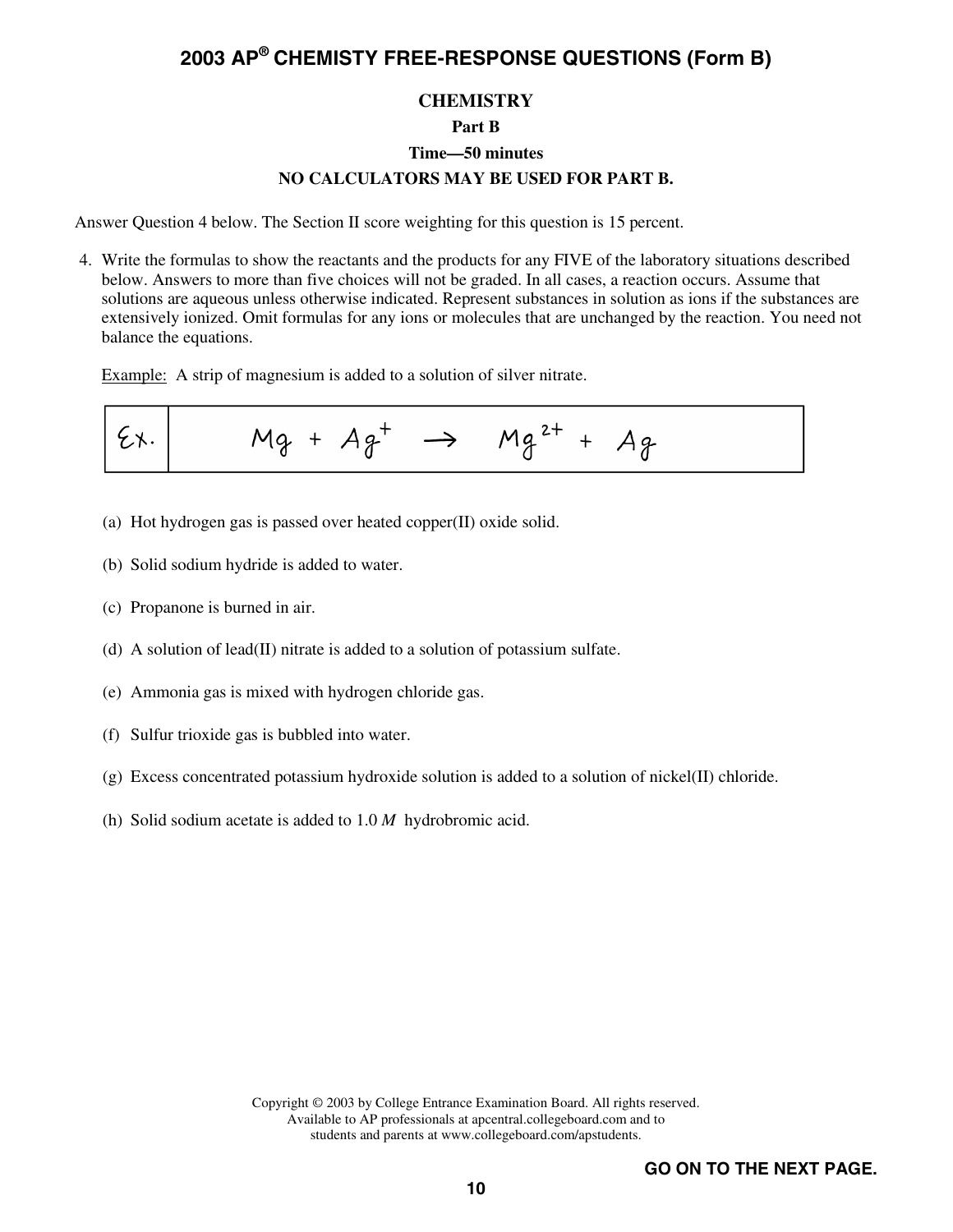Your responses to the rest of the questions in this part of the examination will be graded on the basis of the accuracy and relevance of the information cited. Explanations should be clear and well organized. Examples and equations may be included in your responses where appropriate. Specific answers are preferable to broad, diffuse responses.

Answer BOTH Question 5 below AND Question 6 printed on page 12. Both of these questions will be graded. The Section II score weighting for these questions is 30 percent (15 percent each).

- 5. Oxalic acid,  $H_2C_2O_4$ , is a primary standard used to determine the concentration of potassium permanganate,  $KMnO<sub>4</sub>$ , in solution. The equation for the reaction is as follows.
	- $2$  KMnO<sub>4</sub>(*aq*) + 5 H<sub>2</sub>C<sub>2</sub>O<sub>4</sub>(*aq*) + 3 H<sub>2</sub>SO<sub>4</sub>(*aq*)  $\rightarrow$  2 MnSO<sub>4</sub>(*aq*) + 10 CO<sub>2</sub>(*g*) + 8 H<sub>2</sub>O(*l*) + K<sub>2</sub>SO<sub>4</sub>(*aq*)

A student dissolves a sample of oxalic acid in a flask with 30 mL of water and 2.00 mL of  $3.00 M H_2SO_4$ . The  $KMnO<sub>4</sub>$  solution of unknown concentration is in a 25.0 mL buret. In the titration, the  $KMnO<sub>4</sub>$  solution is added to the solution containing oxalic acid.

- (a) What chemical species is being oxidized in the reaction?
- (b) What substance indicates the observable endpoint of the titration? Describe the observation that shows the endpoint has been reached.
- (c) What data must be collected in the titration in order to determine the molar concentration of the unknown  $KMnO<sub>4</sub>$  solution?
- (d) Without doing any calculations, explain how to determine the molarity of the unknown  $KMD<sub>4</sub>$  solution.
- (e) How would the calculated concentration of the  $KMnO<sub>4</sub>$  solution be affected if 40 mL of water was added to the oxalic acid initially instead of 30 mL? Explain your reasoning.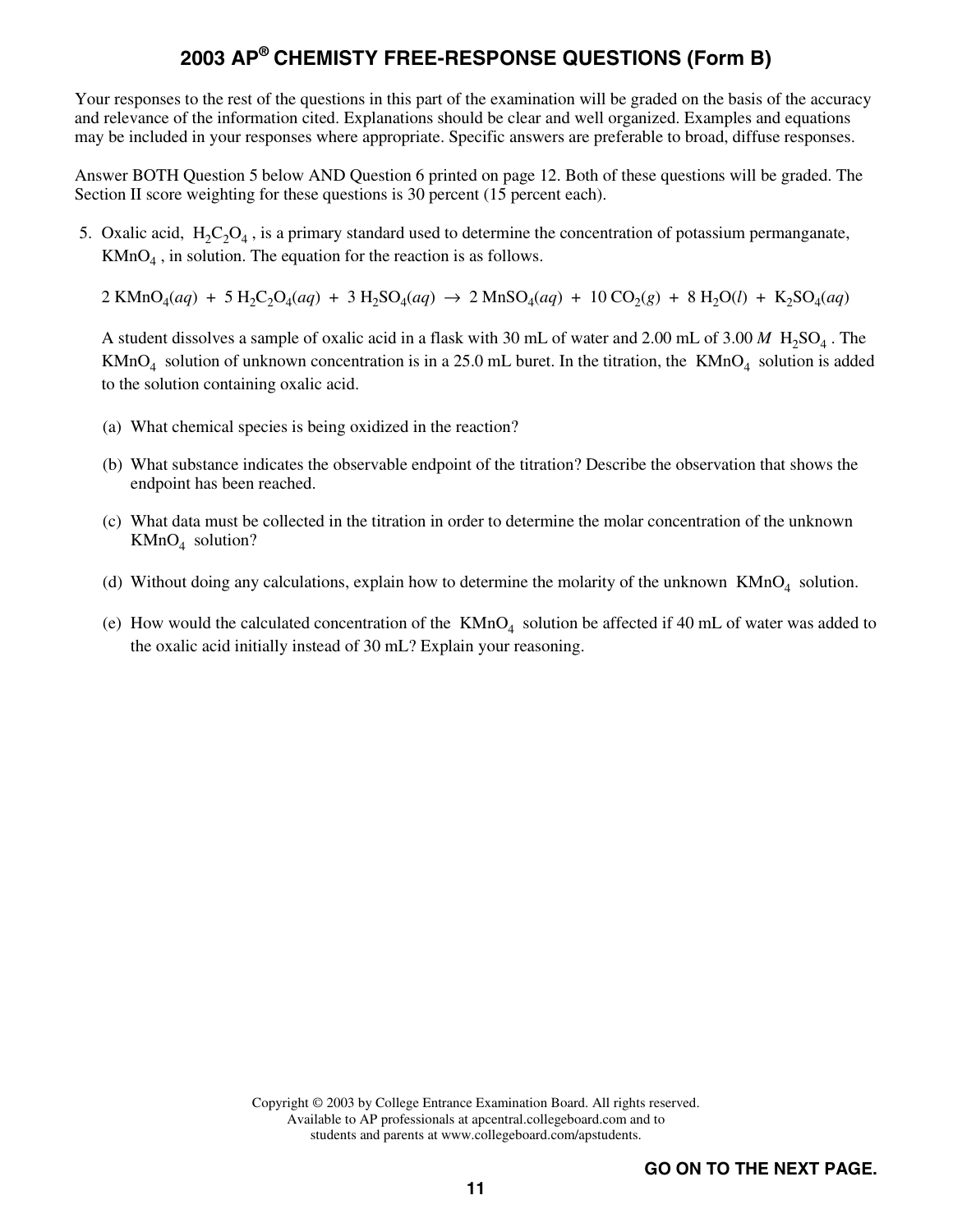- 6. Answer the following questions about electrochemistry.
	- (a) Several different electrochemical cells can be constructed using the materials shown below. Write the balanced net-ionic equation for the reaction that occurs in the cell that would have the greatest positive value of  $E_{cell}^{\circ}$ .



- (b) Calculate the standard cell potential,  $E_{cell}^{\circ}$ , for the reaction written in part (a).
- (c) A cell is constructed based on the reaction in part (a) above. Label the metal used for the anode on the cell shown in the figure below.

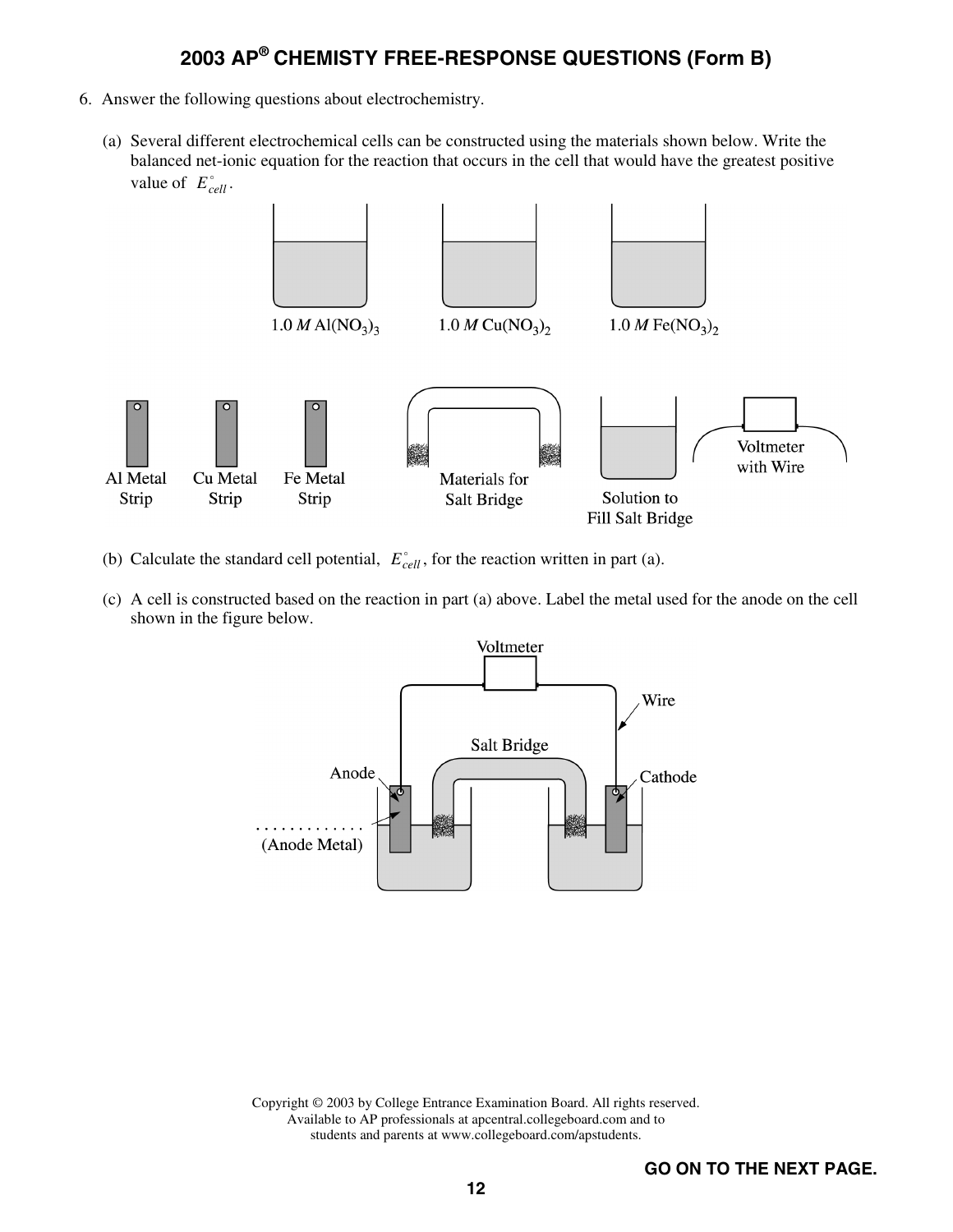- (d) Of the compounds NaOH, CuS, and NaNO<sub>3</sub>, which one is appropriate to use in a salt bridge? Briefly explain your answer, and for each of the other compounds, include a reason why it is not appropriate.
- (e) Another standard cell is based on the following reaction.

$$
Zn + Pb^{2+} \rightarrow Zn^{2+} + Pb
$$

If the concentration of  $\text{Zn}^{2+}$  is decreased from 1.0 *M* to 0.25 *M*, what effect does this have on the cell potential? Justify your answer.

Answer EITHER Question 7 below OR Question 8 printed on page 14. Only one of these two questions will be graded. If you start both questions, be sure to cross out the question you do not want graded. The Section II score weighting for the question you choose is 15 percent.

- 7. Account for the following observations using principles of atomic structure and/or chemical bonding. In each part, your answer must include specific information about both substances.
	- (a) The  $Ca^{2+}$  and  $Cl^-$  ions are isoelectronic, but their radii are not the same. Which ion has the larger radius? Explain.
	- (b) Carbon and lead are in the same group of elements, but carbon is classified as a nonmetal and lead is classified as a metal.
	- (c) Compounds containing Kr have been synthesized, but there are no known compounds that contain He .
	- (d) The first ionization energy of Be is 900 kJ mol<sup>-1</sup>, but the first ionization energy of B is 800 kJ mol<sup>-1</sup>.